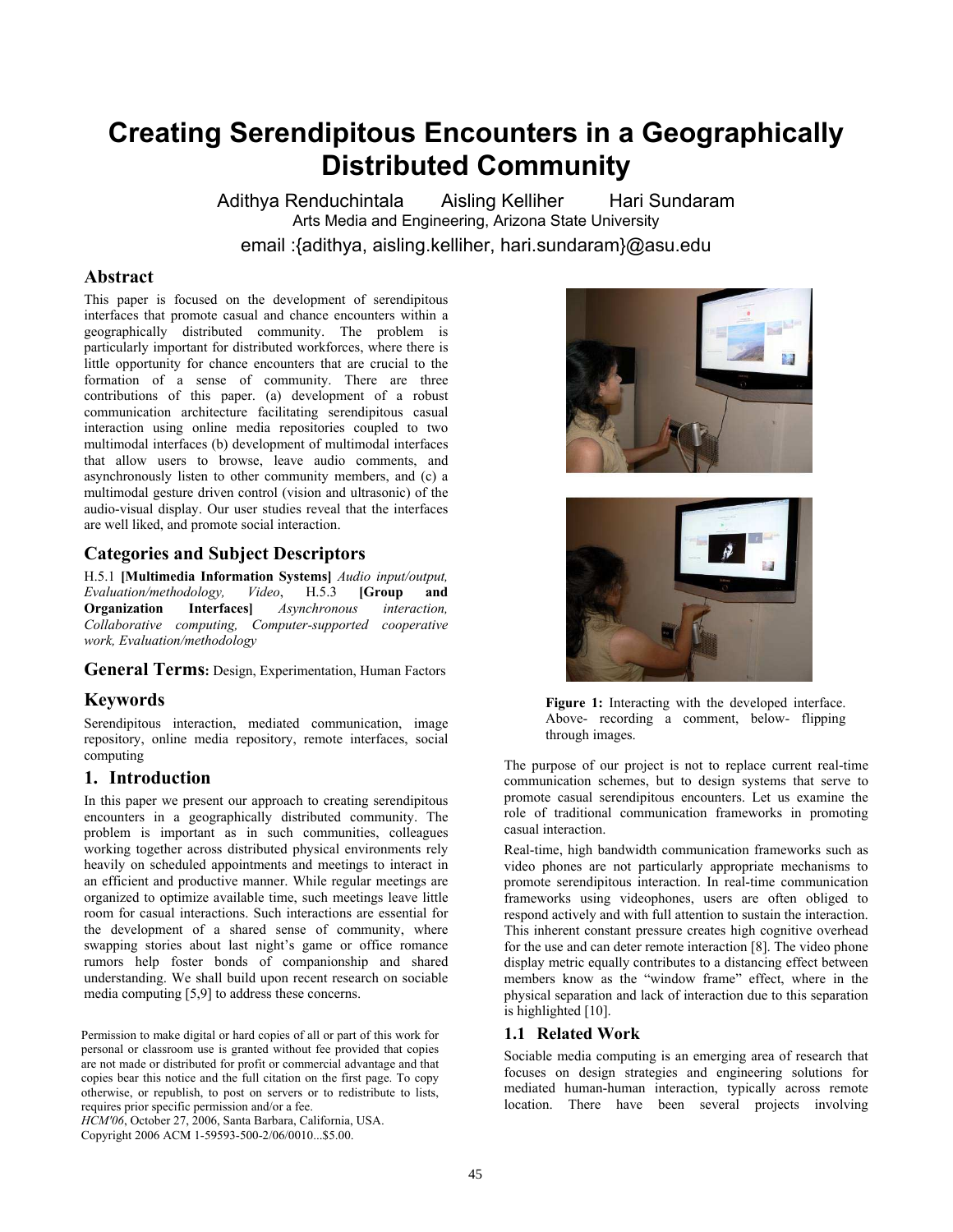communication across remote 'mediated spaces'. Initial work to create social interaction between distributed work groups such as the 'Media Spaces'[5] project utilized a combination of streamed video and audio data. The purpose of the Media Space project was not only to maintain social connectivity between remote participants, but to provide a structure that can support remote collaboration of work. There has been prior work on combining audio streams and video displays. The Telemurals [9] project uses audio-visual media to create instances of interaction between remote participants who would otherwise lack the motivation to do so. Interaction is promoted by progressively increasing the Visual and audio details with increased participation. Projects such as 'Somewire' [12] concentrate on audio streams to create opportunities for social interaction. 'Somewire' focused on tangible non-screen based interfaces for communication. In the "Chit Chat Club" [11] project, physical anthropomorphic sculptures equipped with video and audio channels and a controllable 'expressive' display are used to bring remote participants together. The chit chat club project combines advantages of online communication such as minimizing geographical constraints, with those offered by interacting in a common physical space.

Many of the current schemes developed, motivate the remote participation by focusing on the *current moment of interaction*. We adopt a complementary strategy where simultaneous presence are not a prerequisite for casual encounters.

#### **1.2 Our Approach**

We propose to address the problem by building two multimedia stations (with multimodal sensors and displays) that encourage serendipitous encounters across space and time [3]. Our interfaces (ref. Figure 1) foster community interaction and nurture community dialogue by allowing members to navigate images contributed to an online media repository (a Flickr pool [1]), and leave audio comments that can be heard by other members, asynchronously. We now highlight our specific contributions.

**Coupling:** We developed robust TCP/IP communication mechanisms that allow the two remote displays to communicate with each other with local and online media repositories and give rise to opportunities for casual interaction within remote participants. The local database is used to store details of activity at each station, as well as the audio comments at each station. Each multimedia station can also communicate with the community image pool at Flickr, where community members regularly upload photos.

**Multimodal display:** We developed an audio-visual display for browsing a community media repository. Our interface allows users to quickly focus on the recently active image and listen to (and respond with) audio comments left by other community members. The interface uses standard cultural icons for media navigation, and additionally reveals the system state, thus minimizing confusion [6]. The display also reveals awareness of local and remote activity.

**Gesture based control:** We developed a multimodal gesture based control of the audio-visual display. Simple vision based techniques are used to control imagery, while ultrasonic proximity sensors control the playback and recording of audio comments as well as for recognition of local and remote presence. Simplicity of control gestures and a small gesture lexicon were key requirements of the gesture based interface, to allow unfamiliar users to learn its usage quickly. We developed a simple proximity sensor / camera based system to sense the gestures.

The user studies indicate that the system performs well – there was clear evidence of an emergent dialogue and the users had very positive comments on the interface design, and interaction. We intend to further test the effectiveness of the design in community building by conducting extensive user studies over longer time frames.

The rest of this paper is organized as follows. In the next section we present the overall system design. In section 3, we discuss serendipitous interfaces where we present our approach to visual interface design, gesture based control coupling of control to the interface. In section 4 we present our communication mechanism and in section 5, we present user studies and discussion. Finally in section 6, we present our conclusions.

## **2. The System Design**

We constructed two interfaces composed of sensors and a display; we will refer to each such interface as a station. Both these stations access a pool of online images that form our media repository. Users at each station can listen to and record audio comments using a multimodal gesture based interface. The audio comments are stored online, creating an audio repository linked to the image collection. The schematic structure of the system is represented by Figure 2. The diagram shows users independently contributing to, and sharing data of an online repository. This online data set is accessed by the remote stations, through which users can record and listen to audio comments for each image forming the audio repository.

## **2.1 Online Media Repositories**

Photographs have traditionally been used as an engaging and informative medium to communicate everyday experiences as well as unique events [4].We chose Flickr as a media repository. This was because the AME Flickr group pool has emerged as a place where members of our research group share their experiences. They upload pictures and actively interact by leaving tags, notes and text comments on the Flickr site. In the current project, community members can send images from their



**Figure 2:** Schematic Structure of the System. Stn1 and Stn2 are the two remote stations, which access an online media repository and a audio repository. The Media repository can be added to by group users independently.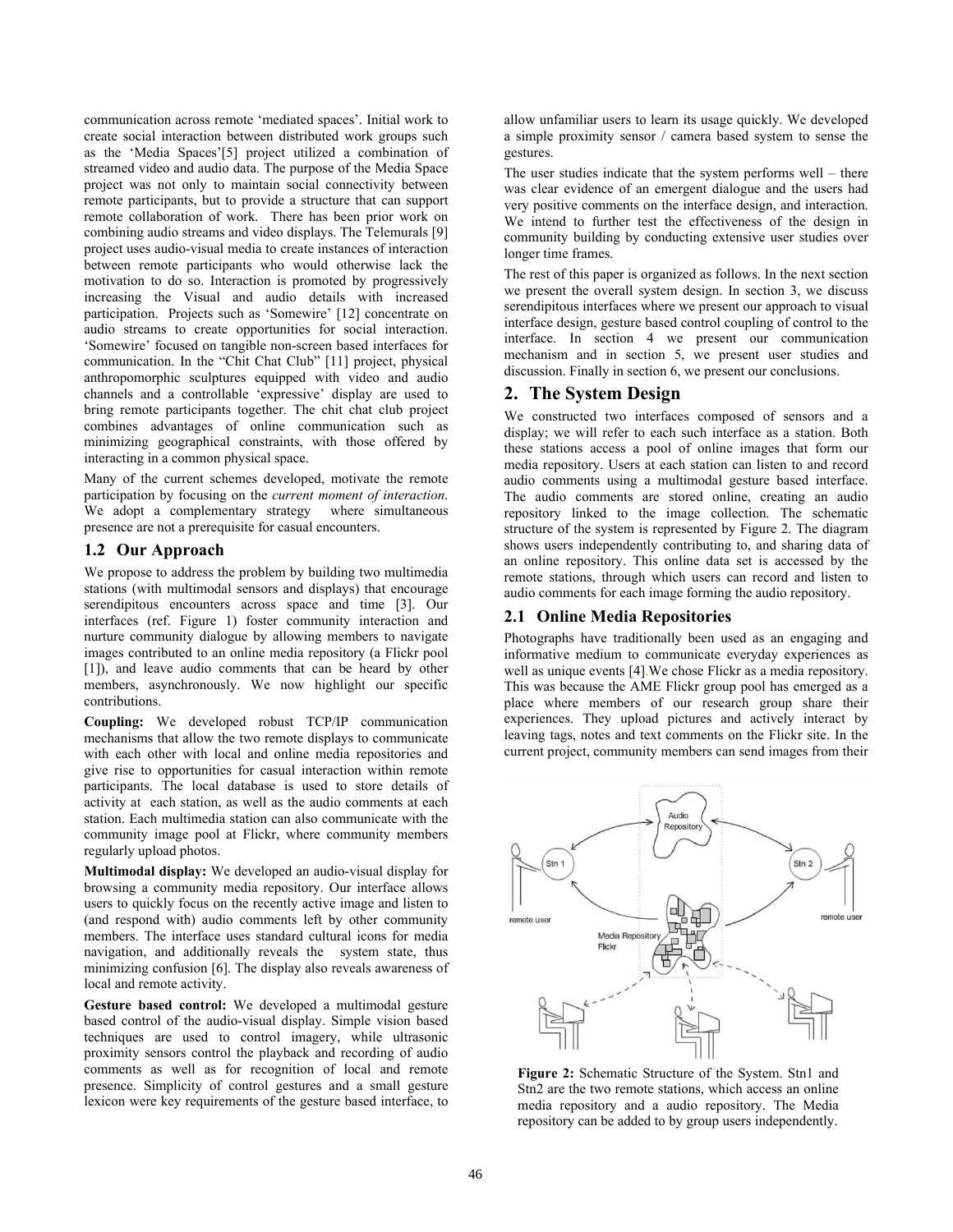Flickr accounts to a group photo pool created for AME. This Flickr group pool formed the media repository for this project. The system pulls images off the Flickr repository once they have been uploaded by users to the AME pool. Uploading images is not a prerequisite to record and playback comments at either of the interfaces. This allows visitors to AME to interact with the interfaces and leave audio comments.

#### **2.2 The Components**

We now present a brief overview of the components at each station. Each station is equipped with a large LCD panel display. The display has a built-in set of speakers thus each station can provide audio-visual feedback. The station has three sensors – a camera, a microphone and an ultrasound proximity sensor, to control the interface. Users can navigate through recent images in the repository by performing simple hand gestures that the



**Figure 3:** Block Diagram of Sensors-Display Coupling and External Communication. The solid lines are wired coupling, and dotted lines are TCP/IP socket connections.

station's camera and proximity sensors detect. The sensing and display at each end are controlled by our application that runs on an Apple G5 computer. The communication between the stations is handled through TCP/IP socket connections. Figure 3 shows the sensor-display coupling as well the communication modules at each interface.

#### **2.3 Station Location and Physical Setup**

The location of each station within the physical space is critical to aiding interaction. We experimented with different physical locations. We looked for spaces with apt special affordances and spaces frequented by people. While the location of the station



**Figure 4** Diagram of physical setup of a Station. A-Camera Sensor, B- Ultrasound Proximity Sensor, C-Display Panel and D- Sensor Stand.

should be one that is easily accessed, we noted that audio output form the system can be at times disturbing and intrusive. Secondly when we noted that when one of the interfaces was placed in a corner, but still visible to people walking by, the users were less inclined to go forward and play with the interface. Hence we decided to place both interfaces on a wall that faced a corridor, or a highly frequented path. Our interface is designed to react with a visual change, when it detects people walking past it. We placed one of the stations in the office space for students and researchers. The other station was positioned in the lobby area of another research building.

A simple gesture driven interface was designed to explore the image repository and help build the audio repository. The display device is a wall mounted flat panel LCD screen. The panel is fixed at a convenient height; the center of the screen is five and a half feet from the floor (ref. Figure 4). The camera sensor and the proximity sensor are fixed on a custom made stand positioned in front of the center of the panel. In the current set-up the sensors are positioned four feet from the floor, and one and a half feet from the panel. The stand was used as it is easily adjusted and sensors can be relocated without much difficulty. As the diagram (ref. Figure 4) shows the camera is oriented upwards and the proximity sensor detects presence perpendicularly away from the LCD panel.

#### **3. Serendipitous Interfaces**

In this section we present the visual design, control and navigation of the stations. By the term 'serendipitous interface' we envision systems that are non-cumbersome to interact with, for short and repeated periods. Such an interface should allow users to access required data quickly and easily, without requiring them to use a traditional keyboard or a mouse. Thus we focused on ways to use the "body as an input device" [7] worked towards creating a gesture driven interface. In the next three sections we discuss in detail, visual interface design, the control of the interface through gestures, and navigation and interaction paradigms.

#### **3.1 The Visual Interface Design**

The visual interface was designed to be simple and uncluttered. To inform users that the images are structured in a sequence we chose to display a set of images. There is an active image, and there are three images to the right and left of the active image, thus creating a sense of sequence. This would make searching for a particular image easier as users can have a sense of where an image is located with relation to others. The seven images are arranged spatially to resemble the view through a convex magnifying lens. We intuitively understand that the central portion of a magnified image is of most importance. There is a decrease in visual clarity towards the edge of the magnified image. We intended to incorporate this idea in our visual display. The images towards the sides are faded to a greater extent than the images towards the center. The central image is the largest and clearest.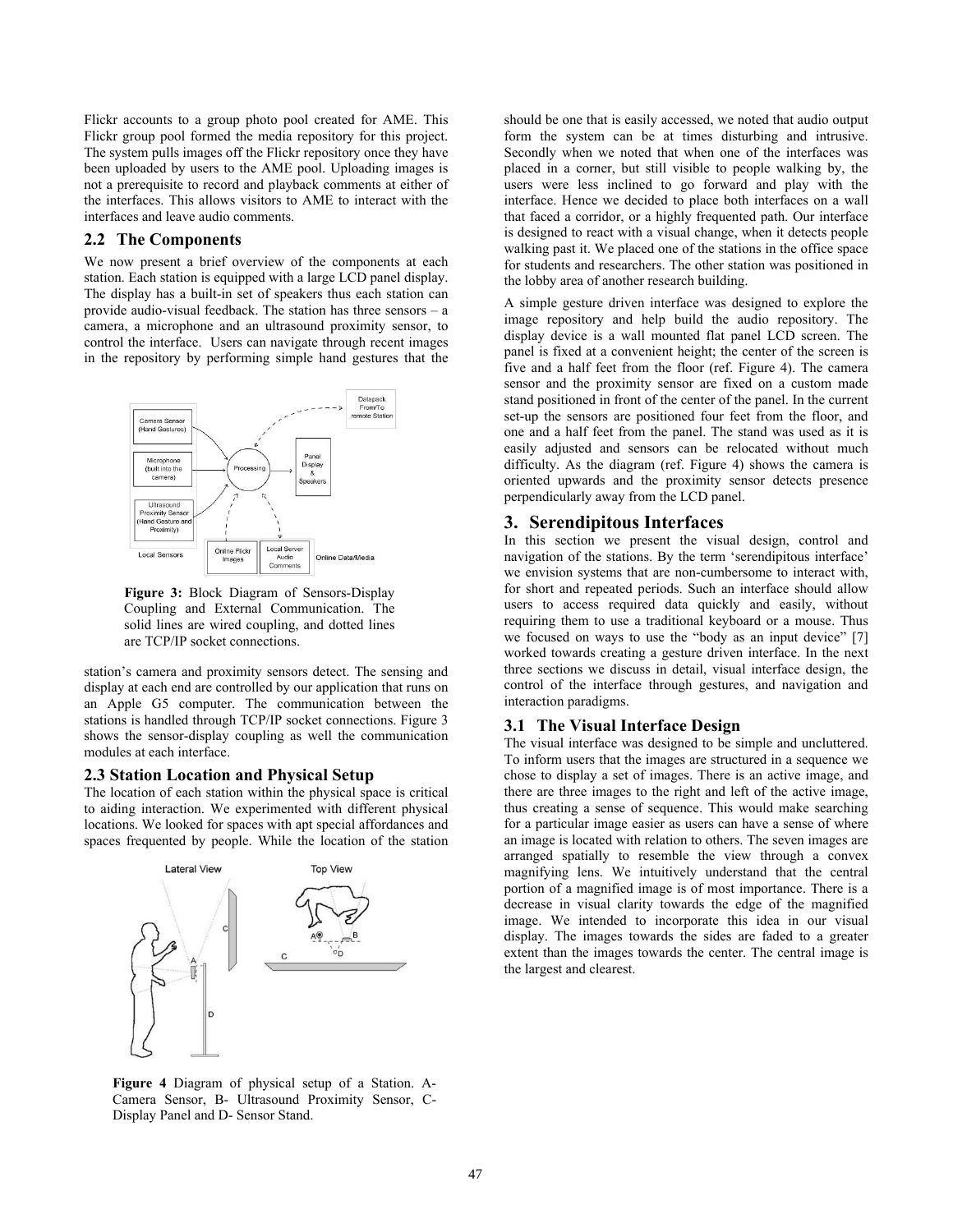

**Figure 5:** In this figure we examine the details of the visual interface design

Important details about an image such as the image title and its author are displayed above the active image. All the textual information on the screen is for the central 'active image'. Above the title is a space for icons to indicate the states of the station (i.e. wait, play, stop or record). As the state names suggest, wait implies the user must wait at the image for three seconds before the station switches to the "play" state. Here the audio comments that the image has received will be played reverse-chronologically. The "stop" state is the system stopping





(b) Active image shifted to 'A' after gesture

Figure 6: Above 7(a): Initial Screen 'B' is the active image, Bottom 7(b): after receiving control signal 'A' is the active image.

the audio, and waiting for the gesture to record. In the record state the microphone is initiated and begins recording audio data. The play, stop and record states are depicted by traditional media control icons: a green triangle, a black square and a red circle respectively. The number of comments for the active image is displayed above the state indicators. The display contains an instruction message box that prompts users are encountering the media station for the first time. For example if the station is in the 'play' state, the message in the instruction message box is 'push toward the sensor to stop'. When playback of comments has been stopped the instruction message reads 'Push and Hold to record a new comment'. The remote active image and the state of the remote station are displayed in the bottom right corner of the screen (ref. Figure 5).

#### **3.2 Multimodal Gesture Control**

We designed an interface that permits a user to access the media repository quickly, and through using simple hand / body gestures. This was important to maintaining a casual, lowcognitive load interaction. We deliberately decided not to use traditional input devices (e.g. keyboard / mouse) or buttons in the interface. Note that we decided to have a simple gesture lexicon. The goal was to enable unfamiliar users to quickly learn to interact with the interface. Our design for gesture analysis was based on this lexica. We acknowledge that a more complex gesture lexicon will require sophisticated sensing; however such lexica are unlikely to be of use our system. In this section we shall present our approach to visual interface control through vision and proximity sensor based sensing.

#### *3.2.1 Camera based Gesture Detection*

In this section we discuss a simple camera based control of the visual interface. The camera oriented upward is programmed to identify pixel changes from the left to right and vice-versa (ref. Figure 8(a)). A control signal is sent to the display application when such a pixel change is recognized by the camera across its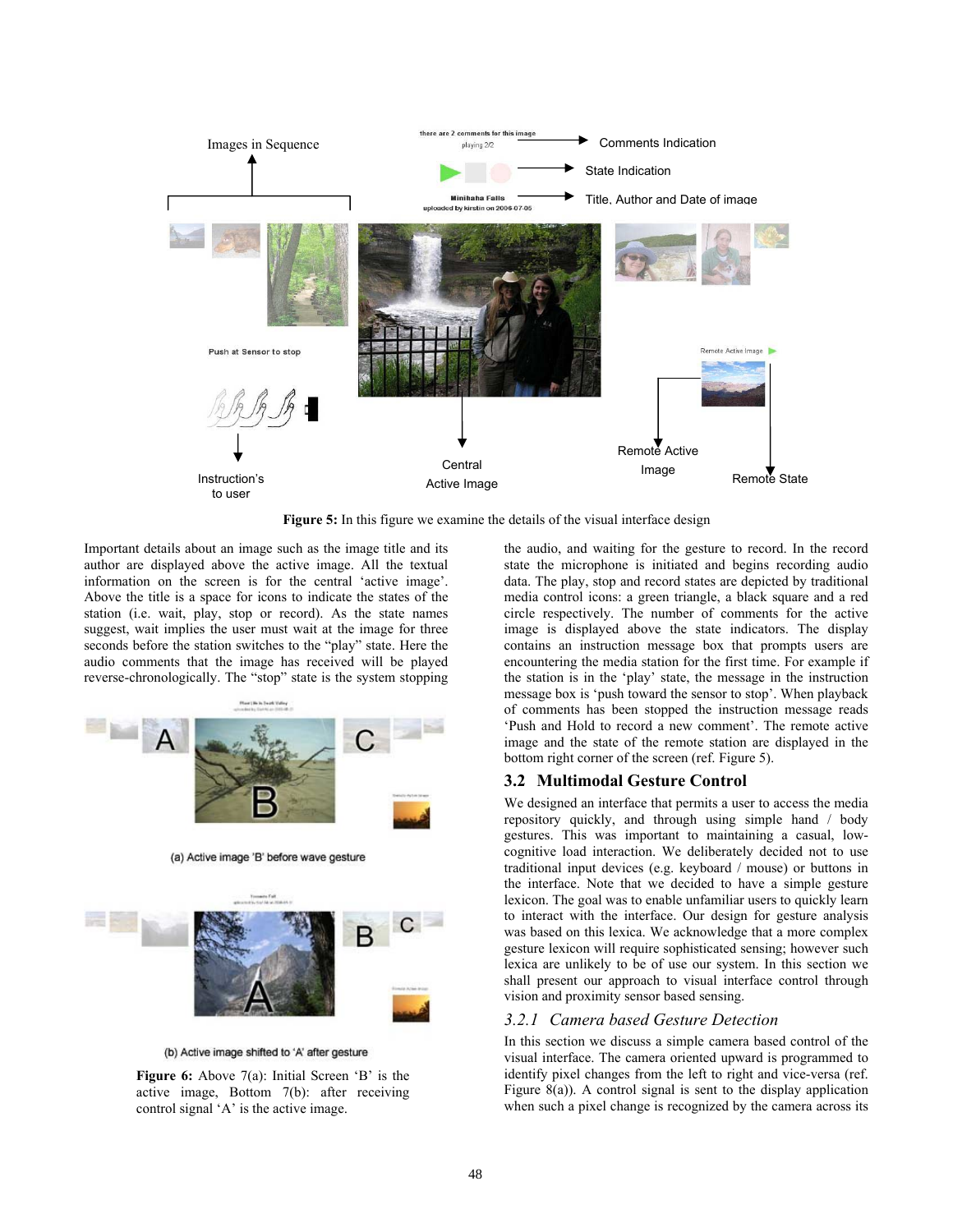entire field of view. The camera is oriented in the upward direction, therefore people passing by will not trigger false positives. The camera casing also encloses a microphone that records the audio comments.

The Camera and the proximity sensor are controlled by Max/MSP runtime program [2]. Max/MSP is a graphical programming paradigm that allows real-time control of various sensor inputs. The camera is a commercially available iSight camera, which has a built in microphone. The Max/MSP program down samples the camera input to 25 x 6 resolution



(b) 'Push' gesture towards Proximity Sensor (Lateral View)

Figure 8: (a) The top view schematic of a wave gesture from left to right, over the camera's filed of view. (b) Lateral view diagram of a 'push' towards the sensor.

from 640 x 480 VGA. The 24bit color output from the camera is also converted to a 256 level grey scale image. Three clusters of pixels centered at  $(1, 3)$ ,  $(12, 3)$  and  $(24, 3)$  are scanned for changes over a threshold value. If there is a change in all three pixels in order within a time threshold, the application detects a gesture. As each frame is relatively low resolution, we chose to refresh the frames at 30 Hz the maximum possible by the camera (ref. Figure 8(a)).

#### *3.2.2 Proximity sensor Based Gesture Detection*

In this section we describe how we use an ultrasonic proximity sensor for controlling the audio comments (ref. Figure 8(b)). The ultrasound proximity sensor detects any object located along a perpendicular angle away from the plane of the wall. This sensor is used to control the 'recording' and 'playback' of comments and detects any physical presence within three to four feet. The gestures and usage of these sensors is explained in the following section.

The ultrasound proximity sensor is controlled through a microcontroller and a Max/MSP application. The microcontroller triggers the sensor to sense presence at 33.33 Hz. Once the sensor receives the trigger pulse, an output pulse is generated at its output pin, and the sensor transmits an ultrasound wave and waits to detect the reflected wave. The width of this pulse is proportional to the distance of the object. The microcontroller measures the pulse width and generates a numeric result in inches. The microcontroller sends this information to another Max/MSP program via a midi Cable. The rate of change of distance is computed by the Max/MSP program. When this change is above a threshold, a control signal is sent to the display application. The communication between Max/MSP and the display applications is through TCP/IP socket connections (ref. Figure 8(b)).

### *3.2.3 Detection of local Presence*

We wanted the system to be able to attract attention of those who are near the LCD panel. As mentioned previously the proximity sensor sensing the distance of any object from its location. This made it relatively easy to detect presence within the range of the proximity sensor. If the sensor reports a presence between three to four feet, the system recognizes it as a local presence.

#### **3.3 Exploring the Repository**

In this section we show how the multimodal sensing affects the visual interface. The display panel shows a sub-section of the twenty-five most recent images that have been uploaded to the Flickr pool. Seven images are displayed at a time, and the active image is displayed in the center, while the other images are arranged on either side. The active image can be explored to a greater level; previous comments for that image can be played. The browsing user can also choose to record a new comment. We now describe the coupling between sensing and feedback in the next three subsections.

#### *3.3.1 Visual Media Navigation*

We shall now discuss how the local visual display is controlled through hand gestures. Control signals from the camera sensor switch the active image. When a 'left to right' movement is detected i.e. when the user waves his/her hand from the left to right across the camera, the image changes as explained in Figure 6 .Initially image 'B' is the active image. Now, the user can switch the active image 'A' by simply waving his/her hand from left to right across the camera.



**Figure 7:** The control loop of operations. The State transitions are, A- Selected an Active Image, B- No activity for three seconds, C- 'Push' Gesture detected by proximity sensor, D- Another 'push' gesture and hand held near sensor, and E- Hand released.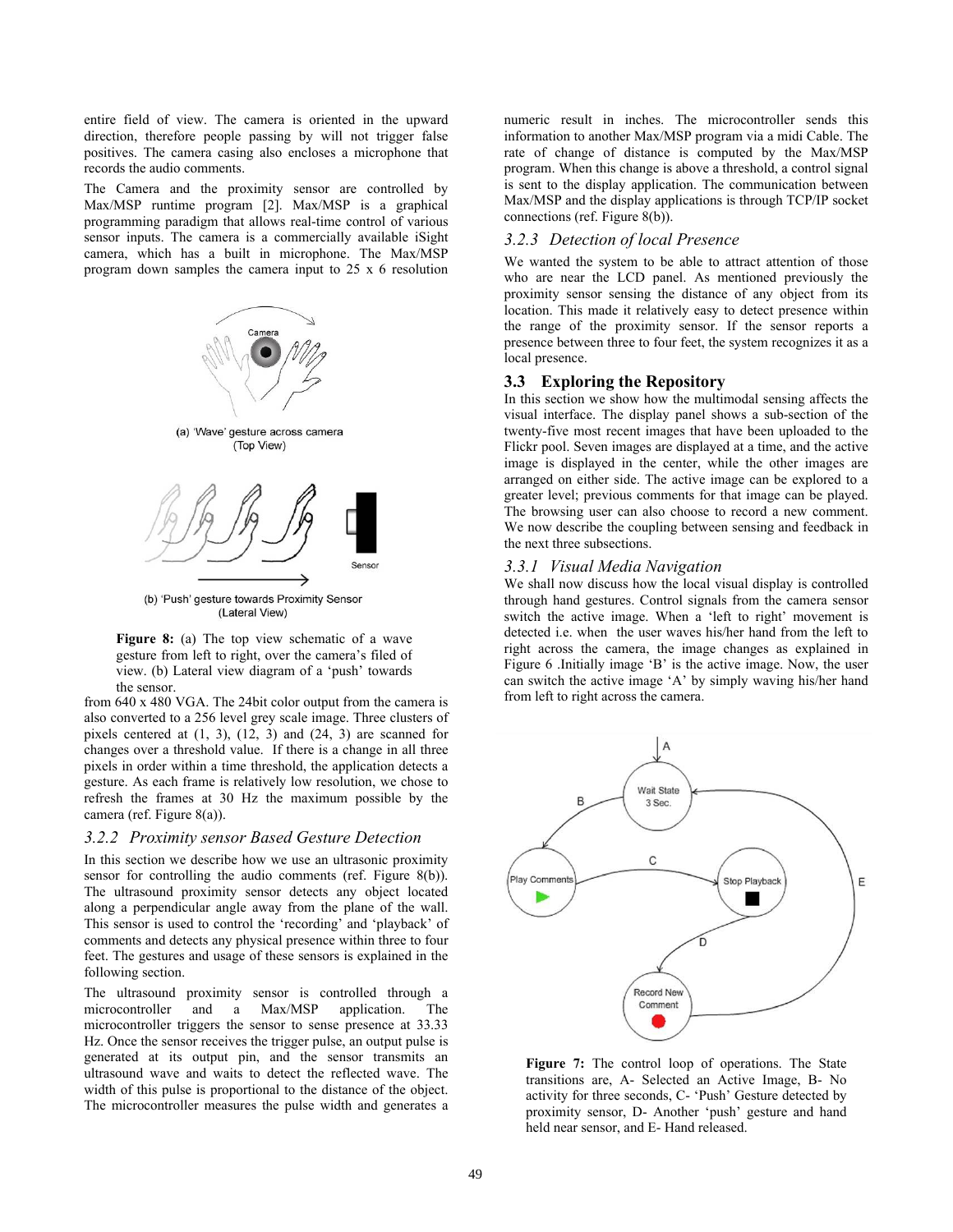#### *3.3.2 Playback / recording of audio comments*

Once an active image is selected, the system enters a wait state. If no activity is detected for a period of three seconds the comments that have been posted for the active image begin to play. The user can continue to listen to all the comments or can intervene and stop playback. To stop the audio, a user needs to move his/her hand towards the sensor. This movement resembles a 'push' as explained in section 3.2.2. When this gesture is performed with a speed above a threshold, the system identifies it as a valid 'push'. A control message is then sent to the display application, which stops playback of all the comments associated with the active image. Another 'push' enables the microphone to record, and the user can now leave a new comment. While recording, the user needs to place his/her hand in close proximity to the sensor because the recording continues as long as the sensor detects presence within a few inches. Once a comment is recorded it is updated to the server and the system loops back to the wait state. Figure 7 depicts this operation of this control loop.

#### *3.3.3 Displaying local presence*

When the proximity sensor detects any presence within three to four feet, the images on the screen (of the local station)begin to flip automatically. The quick automated flipping of images continues until the image that has been commented on most recently occupies the central position. Effectively the system informs the person in proximity to the panel that this image has recently been commented on. The system chooses this image as the active image.

#### *3.3.4 Displaying Remote Activity*

When there is any form of interaction with one of the stations. actions are communicated to the other station. These control messages trigger display indicators that reflect remote actions. This feature is critical in letting users get a sense of remote activity [6]. The background color of the screen also indicates the state of activity at the other remote station. When control messages are being sent to and from the sensors and display of the remote unit, the background color flicker to grey and back to white. The background color of the display screen flickers from white to grey and to white again when anyone is using a remote station. The background color flickers when a remote user is flipping through images, listening to comments or recording a new comment. This is a non intrusive way to attract attention of people who are near the station, but not close enough to notice the remote active image.

The active image of a remote station is displayed in the bottom right corner of the screen (ref. Figure 5). This display of the remote active image is updated with every gesture given as input at the remote station. Further more the state of the remote station is also indicated near the remote active image. For example, if a remote user is recording a comment, a small red circle appears by the remote image. By these display indicators the users can build a clear picture of the activity occurring at the remote station. Thus local proximity to any of the stations triggers display responses in both stations. This feature coupled with constant mutual awareness indicators can initiate remote interaction.

In this section we have presented our approach to the design of visual interface of the station, sensing mechanisms for gesture / body movement based interface control and the coupling of sensing to the media feedback.

#### **4. Communication between Remote Stations**

We now describe system level communication framework between the two remote stations. When there is any form of interaction with one of the stations, actions are communicated to the other station. These control messages trigger display indicators that reflect remote actions.

The communication framework is based on TCP/IP socket connections. Both the stations are connected through a TCP/IP server that is running in 'relay' mode. This server is also running on a Max/MSP program. Both the display applications (one at each station) connect to this relay server. When one sends a data packet to the server, the server then automatically relays it to all other connected applications. This gives flexibility to expand to a greater number of remote stations in the future.

There are three fields in every data packet sent across remote stations. Table 1 shows the three fields and the possible data strings for each field. The first field specifies the location from which the message is being transmitted. "Mat" denotes the Matthews Center Building and "Byc" denote the Brickyard Building. The second field contains information on the action that has been performed at the interface. When a user flips to a new image, this field holds the string "image". When a user stops the audio comments, the field holds "stopped" string. Similarly "record" is transmitted when a user begins recording a new comment, and "stopped" is also transmitted when the user completes recording a comment. The third field is a parameter field that is "null" in all cases except when the action is "image", in which case the parameter field holds the Flickr URL of the image being viewed. This URL is used to display the Remote Active Image on the LCD Panel.

| <b>Table 1:</b> Data Fields composing a Data a Packet and possible |
|--------------------------------------------------------------------|
| data string for each field.                                        |

| Location | <b>Action/Activity</b> | Parameter |
|----------|------------------------|-----------|
| "Mat"    | "image"                | Image URL |
| "Byc"    | "recording"            | Or "NULL" |
|          | "stopped"              |           |
|          | "play"                 |           |

Each message packet has the three following fields separated by a '\*\*' separator, thus a possible data packet could be as follows.

- *mat\*\*recording\*\** :This would communicate that the message is from 'mat' abbreviation for Matthews Center Building and a remote participant is currently recording a comment for an image.
- *byc\*\*image\*\*http://static.flickr.com/70/159063225\_7 248b5dd5c.jpg*: This packet's data fields indicate that a remote participant at The Brickyard Building (byc) has presently navigated to an image with flickr URL is http://static.flickr.com/70/159063225728b-dd5c.jpg

The display interface was made with Adobe Flash software. This application also initiates recording of sound from the microphone and the playback of comments. Audio comments are directly recorded into a server as '.flv' files using Flash Media Server. The display application calls PHP scripts that update the database holding information such as number of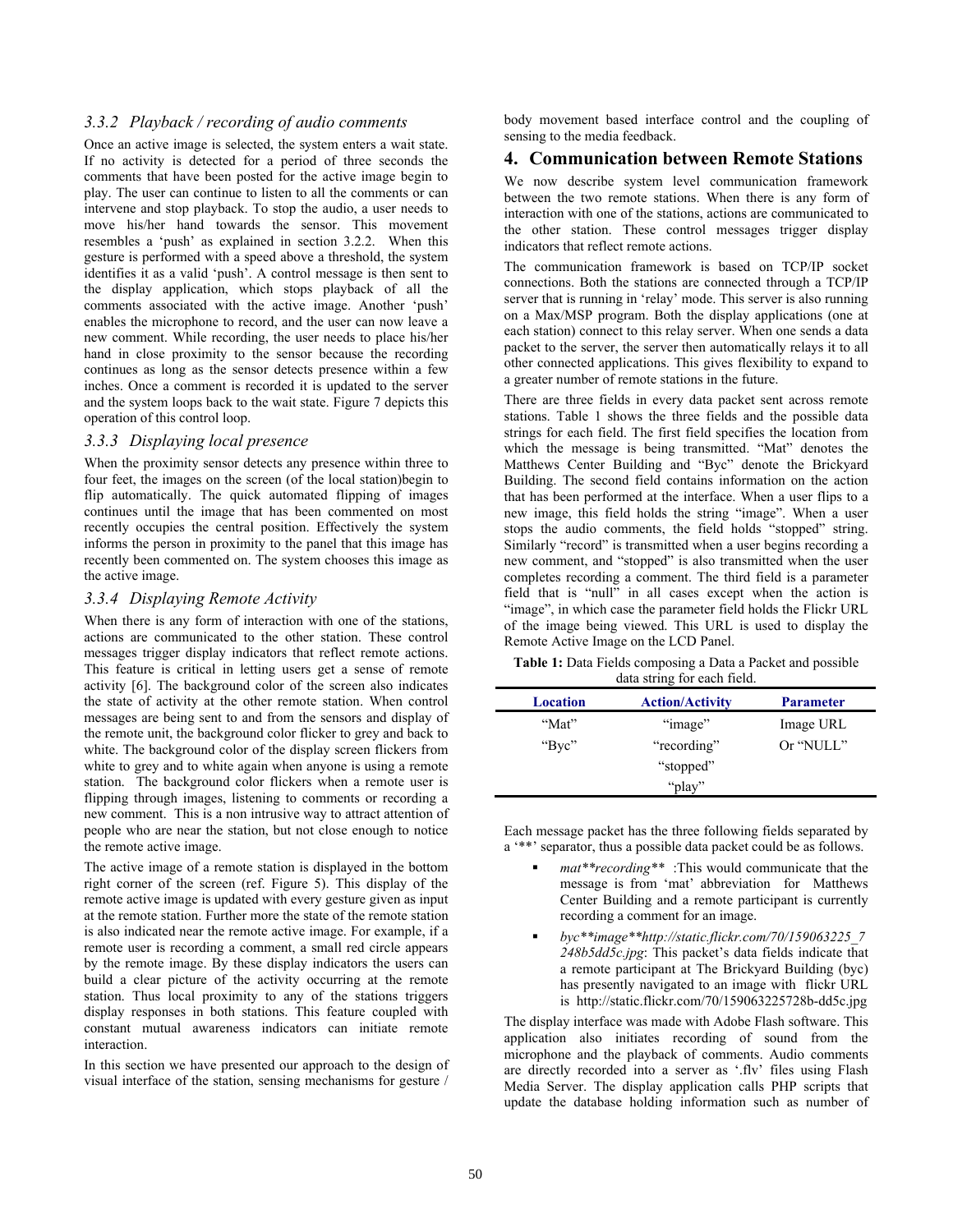comments per image, name and location of each comment on the server. A java script is run to search for new uploads to the flickr image pool, and information on the new images such as image title, image author, and image URL are added to another database.

## **5. Usage Scenarios and Experiments**

We will now describe the typical usage scenarios for our system and the experiments that were conducted to test the effectiveness of the two remote stations. We will then discuss the feedback we received form the participants in the study.

## **5.1 Typical Scenarios**

In this section we will present two typical usage scenarios using the remote panels.

- Case 1: Each remote station can act as a standalone interface, with a large number of images and comments that a single user can browse through. The user can respond to these comments, knowing that they can be retrieved by other usres at a later time. In this way a station can bring people who work at different times into 'contact'.
- Case 2: Another typical mode of communication is when two users are simultaneously using both remote stations. As described through the paper, the display allows the users to be mutually aware of each others activity. Icons present near the remote active image indicated whether the remote user is either listening to comments or recording a new comment. When one user realizes that the remote user is recording a new comment, he/she can flip to that comment and post a reply. Authors of an image can leave initial comments explaining the image or leave short anecdotes related to the image.



*"This sixteen year old Pomeranian lost all her teeth, so her tongue won't stay in her mouth!"* 

*"aa… Are they ALL holding hands!?"*





*"This picture makes me want to take a week of from work and go exploring the canyon…"* 

**Figure 10:** Examples of initial audio comments. The comment for the first image was left by the author, the others however are comments that are either inquisitive in nature or are a response to an others image

## **5.2 Experiments and Results**

We conducted the user study in accordance with the two scenarios described in the previous section. Occupants who work at the Brickyard building and Matthews Center were asked to interact with the interface at their respective workplaces. Six participants were involved in the user study. Two were graduate students at Matthews Center, and two members from the administration who work at the Brickyard Building, and two professor's one from each location. We spread the user study over two days. All the users were requested to upload new images to the Flickr pool. We observed that, the images uploaded were mainly of trips the participants made during the summer.



*Stjepan (M at 1:10 pm on 6th July): What is that thing for anyway?* 

*Kirstin (B at 2:45 pm on 6th July): Kikona had surgery so she had to wear this cone, so she wouldn't chew on her stitches…* 

*Siew (M at 6:17 pm on 6th July): It looks so sad!* 

**Stjepan (M at 1:42 pm on**  $7<sup>th</sup>$  **July):** *Is that the reason why the other dog got its teeth knocked out!?* 

**Figure 9** Informing personal experiences to colleagues. (M) – Matthews Center, (B) - Brickyard Building

# *5.2.1 Single User Experiments*

On the first day, the users were simply asked to interact with the interface, and familiarize with the sensing modalities. They were encouraged to record initial comments (note that all "comments" are audio comments) on the images that they uploaded. They were free to leave comments on other's images as well. During these tests only one user was allowed to use interface at either location. No fixed time period for interaction was enforced, users interacted with the system for as long as half an hour, and sometime left more that five to six comments. At the end of their interaction, they were asked to fill up a questionnaire. The questions were classified in three parts, part one dealt with the physical interface, the second portion requested feedback on the visual layout and the clarity of the information disseminated on the LCD Panel. The third portion asked questions on probable effects, commenting of an image would have in building a sense of community.

We found that initial comments generally were explanatory in nature. The comments provided additional context to understand the image. Others were inquisitive about images and wanted to know where a particular image was taken, or who was in the picture. Users enjoyed leaving humorous comments on their own images, or those left by others. Figure 10 shows some of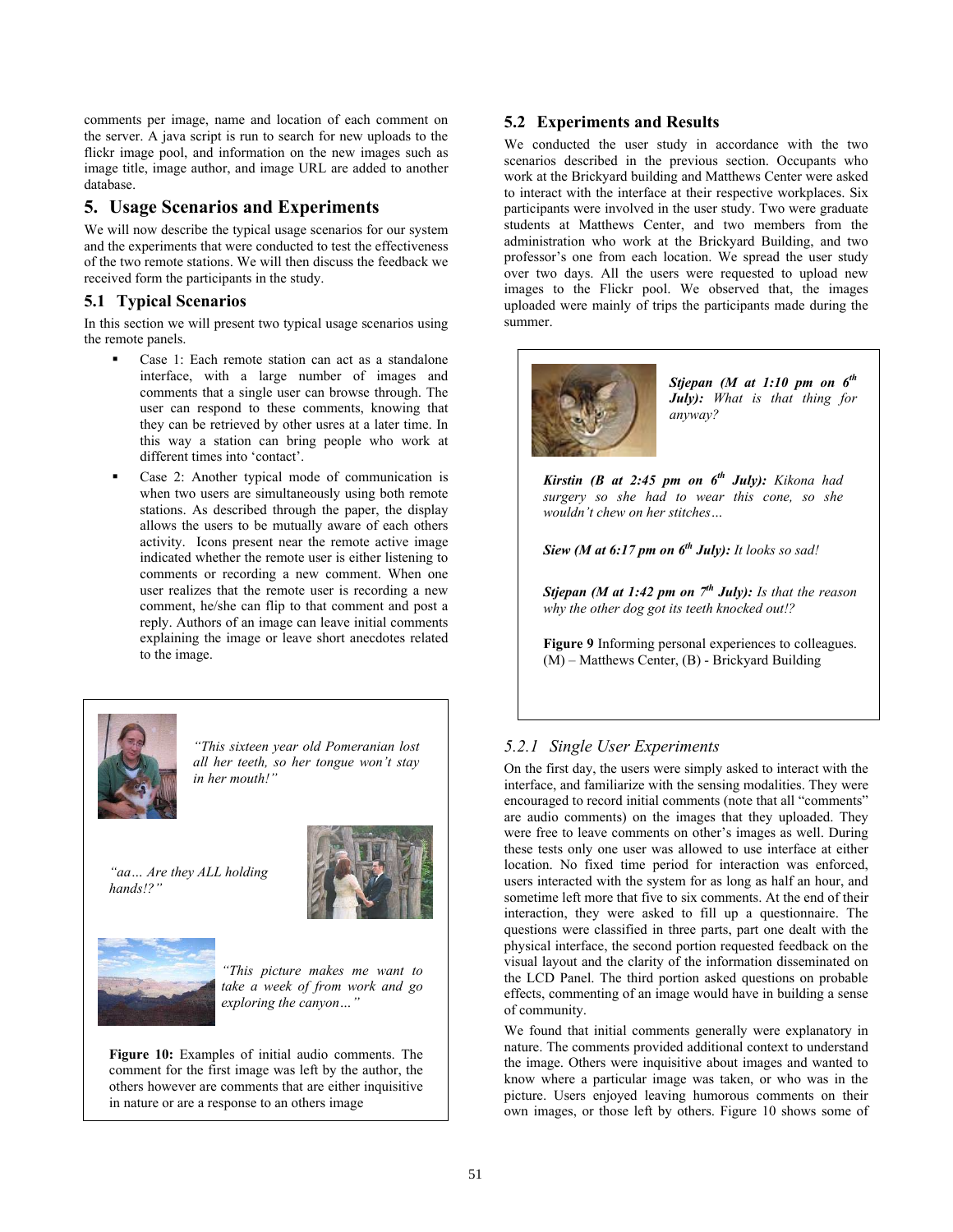the initial comments that some users left. At the end of the single user experiments we observed that certain users tend to engage with the system longer than others. This was expected as the potential of the system will be apparent only when users begin receiving comments from colleagues at the remote workplaces.

#### *5.2.2 Interacting With Remote Users*

To explore the second possible scenario, the next day we gave users a specific time to interact with the system. We set up



*Stjepan (M at 1:07 pm on 6th July): This is my niece… she is half German and half smurf!*

*Kirstin (B at 1:15 pm on 6th July): I like this photograph, did Stjepan do this himself?* 

*Stjepan (M at 1:38 on 7th July): No actually this... all of these photographs of my nieces they took themselves… they basically hijacked my laptop as soon as they figured out the photo booth application comes with OSX on Mac and… it does all these effects and they figured out how to use it… yup … pretty much slowed down my progress in getting stuff done significantly… and turns out… it's a bad idea to show the kids there is photo booth on Mac* 

*Kirstin (B at 1:45 on*  $7^{th}$  *July): I don't know about photo booth, does it come standard with all OSX computers?* 

**Figure 11** The figure shows the conversation trail between two remote participants. (M) – Denotes a participant at Matthews Center, (B) – Denotes a participant at the Brickyard Building*.* Note the timestamps – they reflect an asynchronous interaction – the participants leave comments only when convenient.

times such that one user interacts with the station at the Brickyard building, and another interacts with the station at Matthews center. Again we did not impose any restrictions on the time of interaction. We found that both users were actively engaging, exchanging comments. These comments followed a narrative trail. The comments usually started with a questions pertaining to the picture and then took paths that resembled normal everyday conversations between physically co-located participants.

Figure 11 shows the conversation between two remote participants – Stjpan and Kirstin. The image is uploaded by Stjepan who works at the Matthews Center. It can be seen that Kirstin who works at the brickyard replies taking the focus of the exchange away from the photograph.

Apart from creating a base for comments, and conversation via the interface, colleagues get an insight into the author's personal lives. The interface provided an opportunity to users to disseminate certain facts about themselves and those around them. One of the users put up an image of their pet cat, which underwent surgery. It's unlikely that such incidents would be broached in meetings, and this interface turned to be apt for publicizing them. We found that users were far more comfortable with the interface on the second day, and were able to concentrate more on engaging with the online media and remote users.

#### *5.2.3 Evaluation and Feedback*

The feedback that was requested from users fell into three main categories, (a) The Ease of Using the Physical Interface (b) The Visualization Scheme and (c) Feedback on Interacting with Remote participants. All questions had seven answer choices ranging in gradation from "Very Poor" to "Very Good" from which user could pick one. Answer choices to questions regarding how often users would use the system were ranging from "Very rarely, once a week or less" to "Very often, more that a few times a day". The results of the Interaction Feedback are tabulated in Table 2, Table 3 and Table 4.

**Table 2:** User Response to the Physical Interface

| <b>Feedback Elements</b> | <b>Average</b><br><b>Score</b> |
|--------------------------|--------------------------------|
| Speed of Interface       | 5.5/7                          |
| Ease of Use              | 56/7                           |
| Consistance and Accuracy | 5.0/7                          |
| <b>Gesture Selection</b> | 58/7                           |
| Control over Interface   | 51/7                           |

#### **Table 3:** User Response to Visualization Scheme

| <b>Feedback Elements</b>                   | Average<br><b>Score</b> |
|--------------------------------------------|-------------------------|
| Layout                                     | 5.5/7                   |
| Information displayed for an image.        | 5.5/7                   |
| Clarity of State of the system             | 6.1/7                   |
| Helpfulness of short Instuctions on screen | 6.3/7                   |
| Clarity in Display of Remote Activity      | 63/7                    |

**Table 4:** User response to Effectiveness in aiding remote Interactions**.** 

| <b>Feedback Elements</b>                                                  | <b>Average</b><br><b>Score</b> |
|---------------------------------------------------------------------------|--------------------------------|
| Would comments make you photograph<br>appealing                           | 5.2/7                          |
| Would you check if new<br>images/Comments are present                     | 5.3/7                          |
| Likelihood of discussing these and<br>comments later, in person           | 5.6/7                          |
| Was remote activity clear during<br>simultanious interaction              | 5.7/7                          |
| If you noticed a remote recoding taking<br>place would you stop to listen | 6.5/7                          |
| Likelihood to reply                                                       |                                |